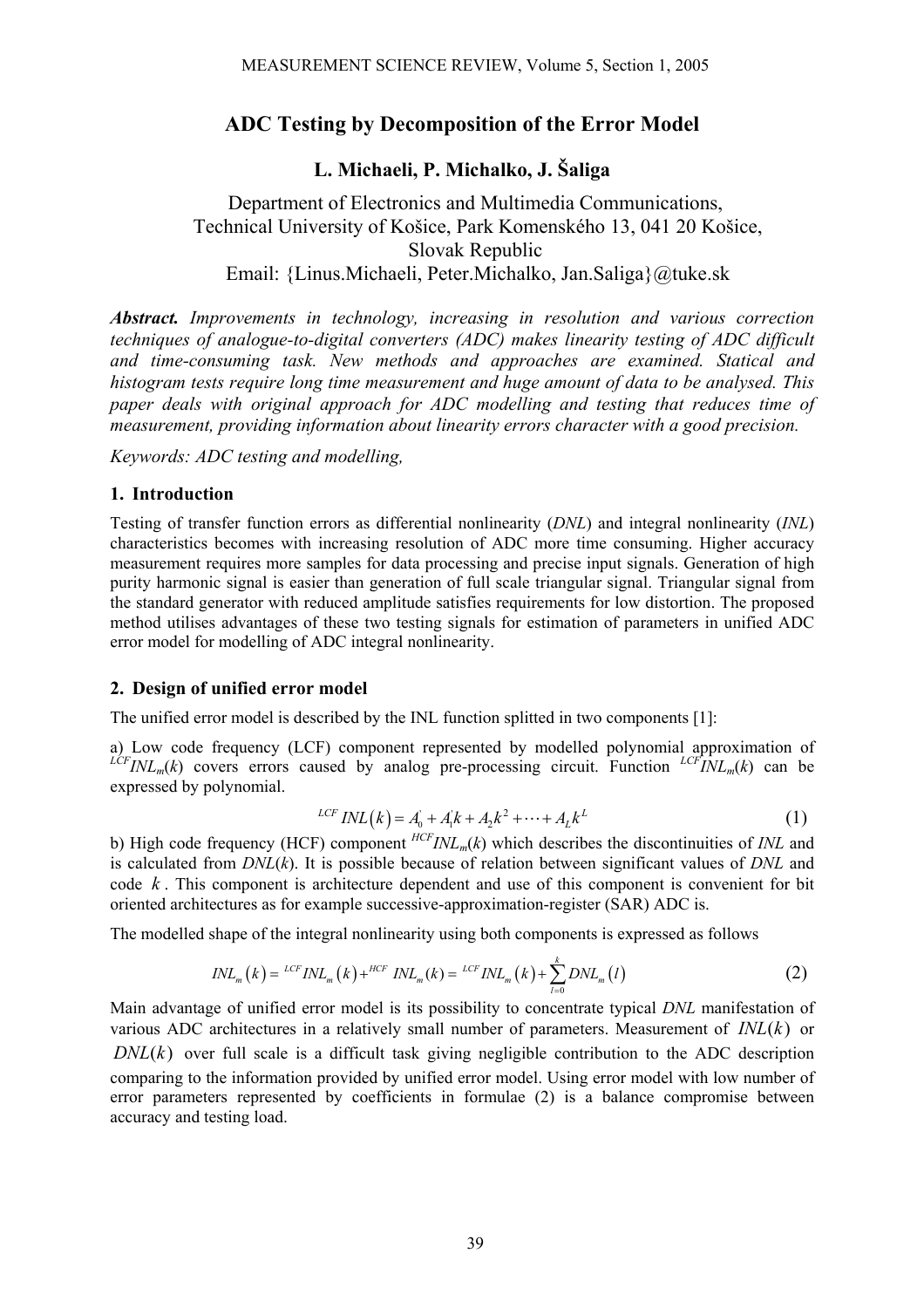### **3. Identification of LCF component**

A weakness in ADC testing by end user is availability of quite accurate signal generator for dynamic testing of LCF component. Harmonic signal generator meets best requirement for low distortion. The proposed method for identification of LCF component is based on the spectrum analysis for the harmonic stimulus signal covering ADC full scale.

#### *Identification of LCF component by harmonic analysis*

This method is based on spectral analysis of ADC output signal for calculation of  $^{LCF} INL_m(k)$ . The harmonic input signal containing one harmonic component (low distortion)  $x(t) = X_0 \cos(\Omega t + \varphi_1) + X_{offset}$  is implemented at the ADC input. Distortion of the real transfer function from its ideal linear function has impact at output signal spectrum. Output signal can be expressed by linear combination of several harmonic components, and these components contain information about ADC transfer function nonlinearities.

Let consider the low code frequency component  $^{LCF}INL_m(k)$ , equation (1) [2], and output signal as Fourier series expansion

$$
y(iTS) = H0 + \sum_{m=1}^{L} Hm cos(m\Omega i.TS + \varphim)
$$
 (3)

Harmonics coefficients  $H_0...H_L$  of ADC output signal (3) are related to  $LCFINL_m(k)$  (1) coefficients  $A_0 \dots A_L$  by the **P** matrix (4).

where

$$
H = P.A
$$
 (4)

$$
\mathbf{H} = \begin{bmatrix} H_0 \\ H_1 \\ H_2 \\ \vdots \\ H_L \end{bmatrix} \quad \mathbf{P} = \begin{bmatrix} C(1,1) & 0 & \frac{C(3,2)}{2} & \cdots & \frac{1+(-1)^{j+i}}{2} \frac{C(j,\frac{i+j}{2})}{2} \\ 0 & C(2,2) & 0 & \cdots & \frac{1+(-1)^{j+i}}{2} \frac{C(j,\frac{j+i}{2})}{2} \\ 0 & 0 & C(3,3) & \cdots & \frac{1+(-1)^{j+i}}{2} \frac{C(j,\frac{j+i}{2})}{2} \\ \vdots & \vdots & \ddots & \vdots & \vdots \\ 0 & 0 & 0 & \cdots & \frac{1+(-1)^{j+i}}{2} \frac{C(j,\frac{j}{2})}{2} \\ 0 & 0 & \cdots & \frac{1+(-1)^{j+i}}{2} \frac{C(j,\frac{j}{2})}{2} \end{bmatrix} \begin{bmatrix} 1 \\ X_0 \\ X_1^2 \\ \vdots \\ X_0^L \\ \hline 2^L \end{bmatrix} \quad \mathbf{A} = \begin{bmatrix} A_0 \\ A_1 \\ A_2 \\ \vdots \\ A_L \end{bmatrix}
$$

where  $i$  - row,  $j$  – column and  $C(j,i) = \frac{j!}{i!(j-i)!}$ .

The unknown coefficients  $A_0 \ldots A_l$  are determined by inversion of matrix relation (4).

The spectral components *H<sub>m</sub>* achieve positive or negative value. The sign depends on relation between  $\varphi$  and  $m\varphi$ . Because information of amplitude and phase of every output spectral component is required a convenient method of spectrum calculation need to be chosen. After *A*i coefficient calculation (4) the equation (1) can be expressed as

$$
L^{LCF} INL(k) = (A_0 - X_{offset}) + (A_1 - X_0)k + A_2k^2 + \dots + A_Lk^L
$$
\n(5)

#### *Spectrum components calculation*

Because of typically low values of integral nonlinearities for ADCs with mean resolution (typically less than 1LSB for 10-12 bit ADC), the harmonic components in the output spectrum are hidden in the quantisation noise background. Similarly to other dynamic ADC testing methods, the distortion of testing generator should be below level of expected  $LCF_{INL_m}(k)$ .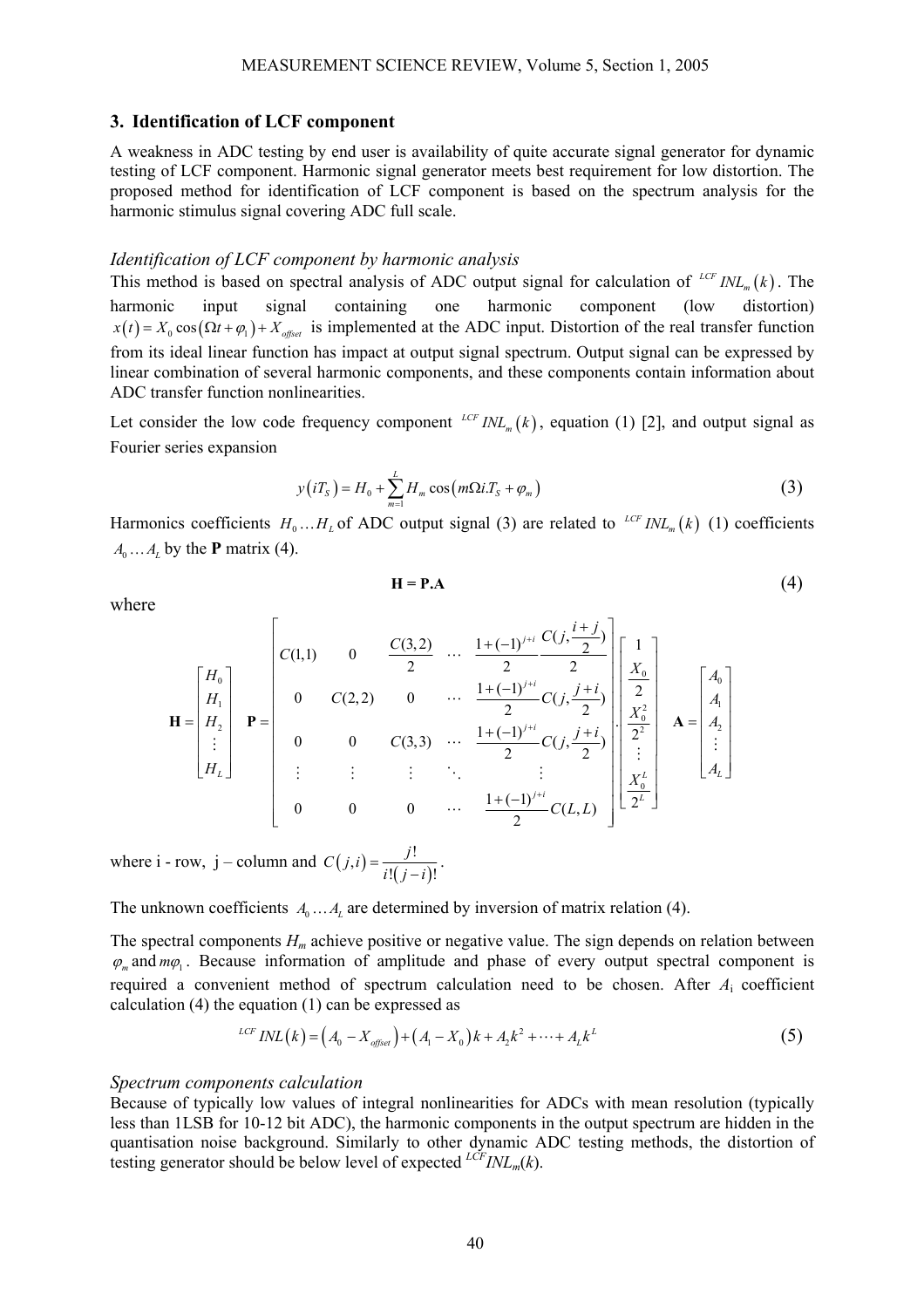Harmonic coefficients *H<sub>i</sub>* calculated by Fast Fourier Transformation are valid only with coherently sampled signals. In case of uncoherent sampling, which represents the most probable event in real measurement, the harmonics coefficients are corrupted by leakage effect. Application of window functions causes better amplitude estimation of harmonic components, but phase calculation is less precise. Moreover the ratio between the fundamental harmonic and higher harmonics caused by ADC nonlinearity is extremly high (70-110dB). The three suitable methods of harmonic coefficients calculation for noncoherently sampled record have been tested out.

The first method for spectra estimation is based on the estimation of the first harmonic by four parametric best fitting method. Besides known amplitude of the  $H_1$  and  $H_0$  the best fitted cosinusoid at the ADC input  $h_1(i)$  serves for the recovering of residual function  $res_1(i)=k_{real}(i)-h_1(i)$  from the digital output record  $k_{\text{real}}(i)$ . The second harmonic component  $h_2(i)$  is obtained in the next phase from the residuals  $res_1(i) = k_{real}(i) - h_1(i)$  by the three parametric fitting method. Estimation of other higher harmonic  $h_i(i)$ , can be done by the recurrence of estimation process for the previous harmonic using new partial residuals.

The second method makes using of FFT possible by the time-domain signal interpolation [3] and its coherent resampling. For coherent resampling the frequency of fundamental harmonic is needed. First estimation of frequency is precised by four-parameter method [4]. This method gives reliable results when a record with a sufficient number of signal periods is analysed. The results of the first and second method application are showed in fig.1.



Fig. 1. Measured and modelled **INL**(*k*) for 12b ADCs a) Lab-PC-1200, 5 harmonic components used b) ADuC812, 9 harmonic components used I.) **INL**(*k*) measured by histogram method taking 1MS record II.) First method (recurrent best fitting) 100kS, 97.1Hz III.) Second method (spline interpolation, coherent resampling and FFT) 65.5kS, 43.2Hz

The third method is a variant of the four parameter best fitting algorithm [5]. The least mean square algorithm is implemented for simultaneous determination of all (2*L*+1) parameters  $(H_0 \cdots H_L, \varphi_1 \cdots \varphi_L, \Omega)$  in the signal (3). The optimal frequency  $\Omega$  is estimated for the recursive optimalization of validity function. The  $<sup>LCF</sup> INL<sub>m</sub>$  component in fig.2 is calculated by this method.</sup>

Advantage of the first and the third method is higher resistance to lower number of samples in the record.

### **4. Identification of HCF component**

The high code frequency component is superposed on the smoothed LCF shape of the *INL*(*k*) . It indicates the main discontinuities in the *INL*(*k*) shape. Histogram test with reduced peak-to-peak value triangular voltage (e.g. by resistor divider) is appropriate for *DNLm(k)* determination. The differential nonlinearity of the code bin *k* is calculated by

$$
DNL(k) = O(k)\frac{\Delta U}{PQ'} - 1\tag{6}
$$

where  $O(k)$  is the number of samples with the digital value k. The input triangular voltage peak-topeak value is ∆*U*. The value *Q*' is the mean code bin width value. In order to assure uniform distribution of the input signal the total number of acquired samples *P* corresponds to an integer